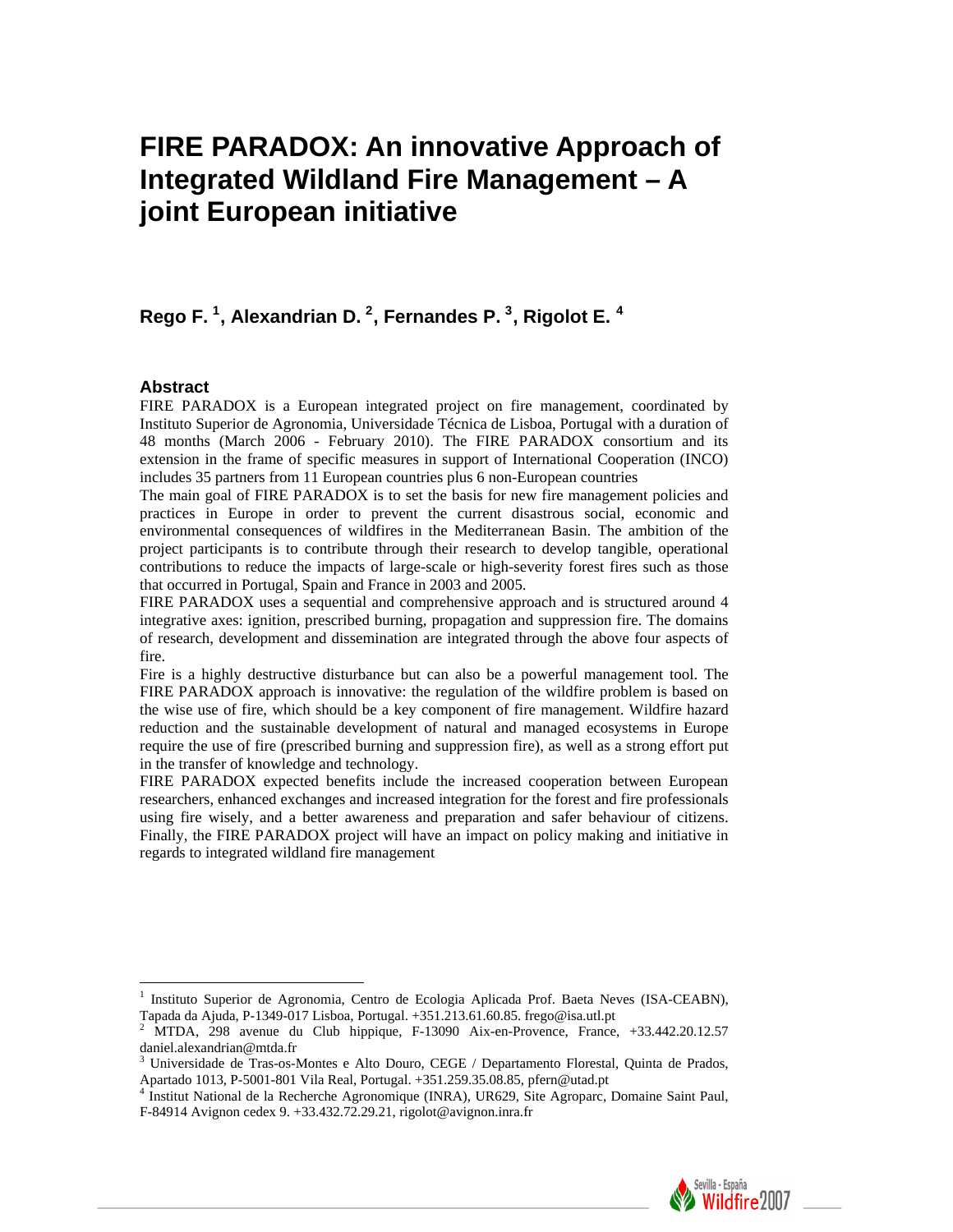# **Introduction**

It is well established in Europe that humans have been using fire for many thousands of years to regulate natural ecosystems and land-use systems, but it is also well known that its misuse or its complete exclusion may result in catastrophic wildfires. Forest fires are the most important damaging factor in the Mediterranean countries where between 300 000 to 500 000 ha of forests and other wooded land are burnt per year. Forest fires were particularly virulent during summer 2003 when the forests were exposed to very hot and dry climatic conditions. For instance, in Portugal, about 400 000 ha were destroyed by fire.

During the worst events of this severe fire season, regular fire fighting means were unable to control the situation. Very well equipped European Regions like in South Eastern France were facing extraordinary difficult situations even if thousands of fire fighters and extensive use of ground and aerial up to date equipments were involved. During the 2003 fire season, citizens and fire fighters died (5 in France, 15 in Portugal) and hundred of buildings, cars and other resources were destroyed. The limits of the current strategies have been encountered.

Therefore, the reduction of wildfire hazard and the sustainable development of natural and managed ecosystems in Europe require new practices in wildland fire management, such as prescribed burning and suppression fire, in conjunction with increasing public and political awareness through knowledge and technology transfers.

This fire paradox can be observed in all continents, but in Europe (some years later than in North America), it also becomes apparent that land use change, together with efficient fire exclusion, can have the paradoxical effect of an increase of large wildfires risk with an increase of the non-utilized plant biomass. In addition, "let burn" policies cannot take place in Europe, because in the more fire-prone areas, wildlands are in general too much inhabited.

In this context, a new international and interdisciplinary forest fire research programme FIRE PARADOX granted by the European Commission has been launched in March 2006 for four years. This pan-European research programme is untitled "FIRE PARADOX - An Innovative Approach of Integrated Wildland Fire Management Regulating the Wildfire Problem by the Wise Use of Fire: Solving the Fire Paradox". FIRE PARADOX partners have the ambition to actively contribute to set the bases for fire management policies that would prevent wildfires of catastrophic sizes and having social, economical and ecological consequences, like those that occurred in Portugal, Spain and France in 2003 and 2005.

# **Project partnerships**

FIRE PARADOX is a European integrated project on fire management, coordinated by Instituto Superior de Agronomia, Universidade Técnica de Lisboa, Portugal. The FIRE PARADOX consortium and its extension in the frame of specific measures in support of International Cooperation (INCO) include 35 partners from 11 European countries plus 6 non-European countries. The FIRE PARADOX extension, FIRE PARADOX TTC started in March 2007 with a duration of 3 years. Partnership includes various types of entities necessary to ensure integration like universities and forestry schools, research institutes, fire management agencies, international networks, associations or SMEs. Partners listed by countries are the following:

• Finland: VTT, Technical Research Centre of Finland, Espoo

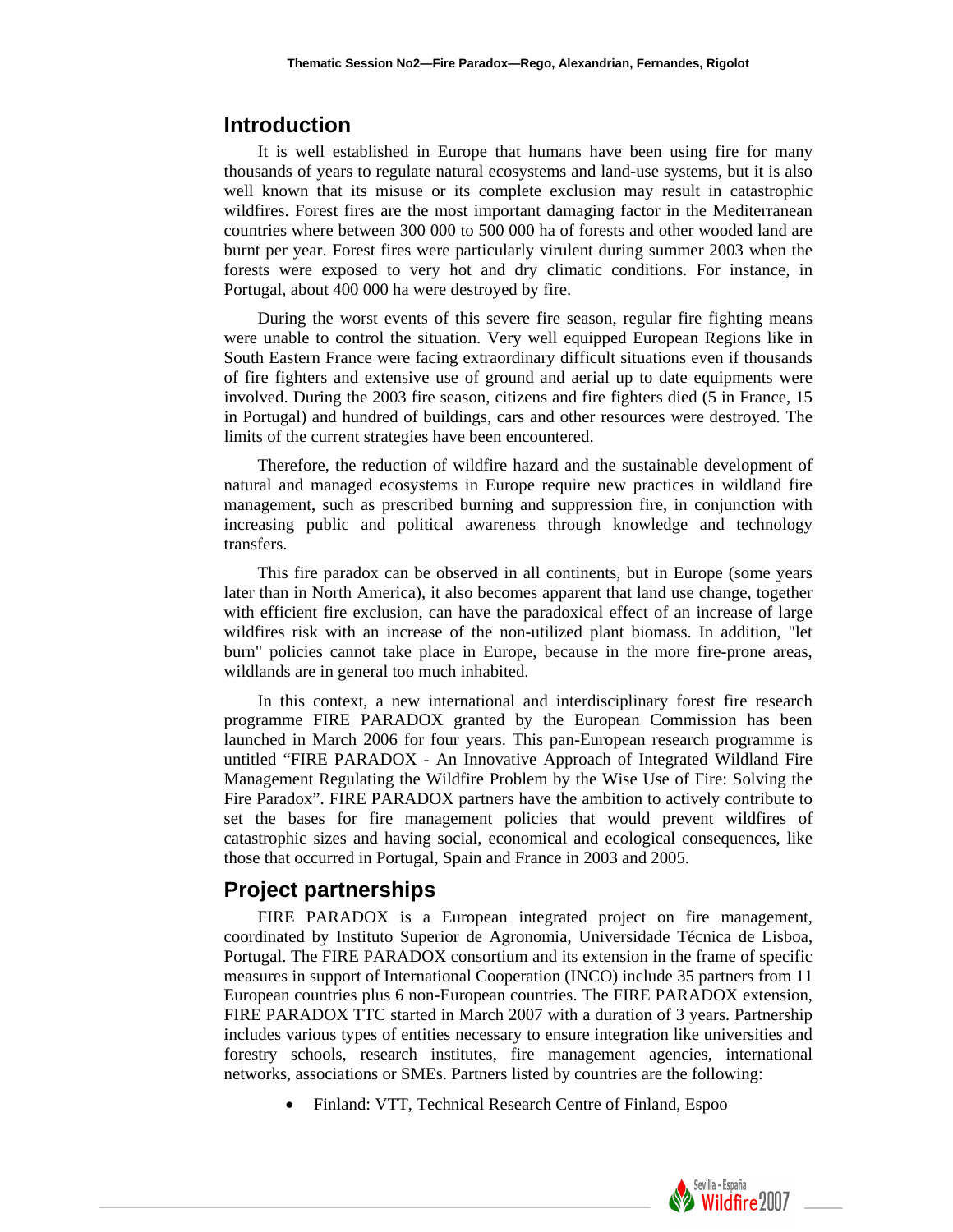- France: Agence MTDA, Aix-en-Provence; EM, Espaces Méditerranéens, Fox-Amphoux; CEMAGREF, Centre National du Machinisme Agricole, du Génie Rural des Eaux et des Forêts, Aix-en-Provence; UAM2, Université de la Méditerranée, Aix-Marseille II; INRA-URFM-PIF, Institut National de la Recherche Agronomique, Avignon
- Germany: GFMC, Fire Ecology Research Group / Global Fire Monitoring Center, Max Planck Institute for Chemistry, Freiburg University, Freiburg
- Greece: AUTH, University of Thessaloniki, Thessaloniki; MAICh, Mediterranean Agronomic Institute of Chania, Chania, OMIKRON – Environmental Engineering and Technical works design, study, management Ltd, Thessaloniki
- Italy: CFVA, Corpo Forestale e di Vigilanza Ambientale delle Regione Autonoma della Sardegna, Cagliari; ARBOPAVE-UNINA, Dipartimento di Arboricoltura, Botanica e Patologia Vegetale – Università degli Studi di Napoli Federico II, Portici
- Morocco: ENFI, Ecole Nationale Forestière d'Ingénieurs, Salé
- Poland: FRI-FFPL, Forest Research Institute, Warsaw
- Portugal: UTAD-DF, Universidade de Trás-os-Montes e Alto Douro, Vila Real; IST-DEM, Instituto Superior Técnico, Lisboa; ISA-CEABN, Instituto Superior de Agronomia, Lisboa
- Slovenia: SFI, Slovenian Forestry Institute, Ljubljana
- Spain: DGESC-GRAF, Generalitat de Catalunya Departament d´Interior – Departament General d´Émergencies i Seguretat Civil – Grup de Recolzament d´Actuacions Forestals, Tivissa; INIACIFOR, Instituto Nacional de Investigación y Tecnología Agraria y Alimentaria, Madrid; UC3M, Universidad Carlos III de Madrid, Madrid; UL-UFF, Universidad de Lleida, Lleida; UCM-GIPSF, Universidad Complutense de Madrid – Grupo de Investigación Politica y Socioeconomia Forestal, Madrid; CTFC, Centre Tecnologic Forestal de Catalunya, Solsona; XG-CIFAL, Centro de Investigaciones Forestales y Ambientales de Lourizán – Centro de Desenvolvemento Sostenible, Consellería de Medio Ambiente, Xunta de Galicia –, Pontevedra
- Switzerland: UZH, University of Zurich Univers, Zurich;WSL, Swiss Federal Institute for Forest, Snow and Landscape Research, Bellinzona
- Tunisia: INRGREF, National Institute of Research in Rural Engineering, Water and Forest, Ariana
- United-Kingdom: UBRIS, University of Bristol, Bristol; UEDIN, The University of Edinburgh,
- International: EFI, European Forest Institute, Joensuu, Finland.

Members of the FIRE PARADOX - TTC Consortium include:

• Portugal: ISA/CEABN, Instituto Superior de Agronomia, Lisboa

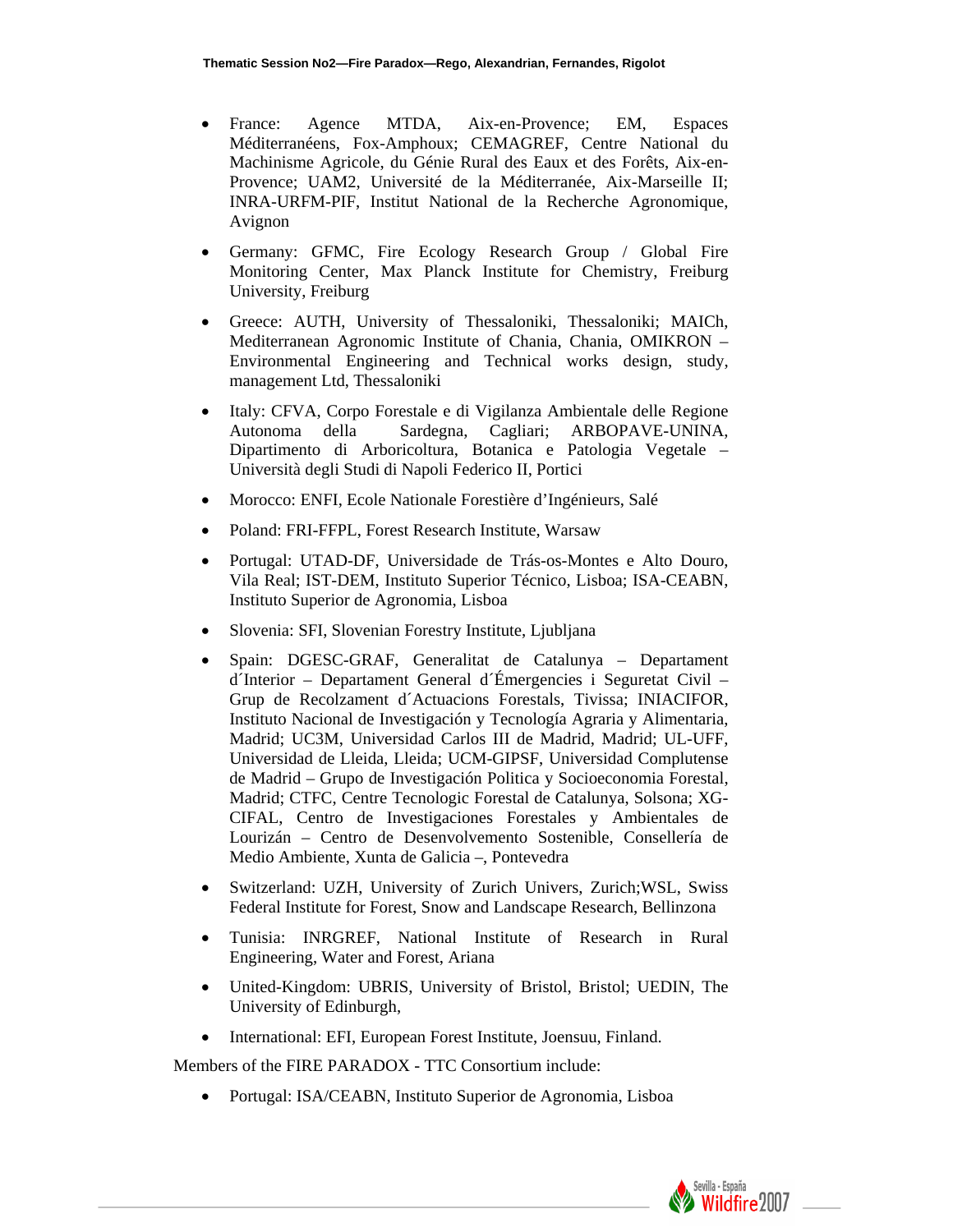- Argentina: CIEFAP, Centro de Investigación y Extensión Forestal Andino Patagónico, Esquel; INTA, Instituto Nacional de Tecnología Agropecuaria, Buenos Aires
- South-Africa: SFS, Silva Forest Services, Sedgefield
- Russia and Mongolia: PFF, Pacific Forest Forum, Khabarovsk

# **Project structure for integration**

The overall objective of this project, the creation of the Scientific and Technological bases for new practices and policies under Integrated Wildland Fire Management in Europe recommends an approach where the various complementary aspects of fire management are considered.

In fact integrated fire management has been defined as "technical and also a socio-cultural and political challenge that requires an effective network of willing partners, and appropriate fire management functions and processes to effectively find the appropriate balance between developing and conserving natural resources and managing unwanted fires".

Solving the Fire Paradox thus means improved knowledge of fire behaviour and effects in order to counter balance its negative impacts by promoting the sound use of fire itself. Our approach based on integration of the various aspects of fire will enable to change the way fire is considered at the different levels of the European societies and to shift the way it is managed by the relevant services and organisations.

This need for this type of integrated approach for wildland fire management has been recognized by many agencies around the world, such as the USA National Parks and Wildlife Service, that includes in the "full spectrum of fire related activities" the use of "prescribed fire and other mitigation activities" and the preparedness measures to ensure "an appropriate response" to unplanned fire, as in suppression fires. This is also the concept used in this Work-programme where integrated wildland fire management also aims at preventing and mitigating the negative impacts of wildfires by developing strategies for pre-disaster planning and mitigation of effects with a long term perspective.

Ultimately FAO have formulated and reviewed through a multi-stakeholder process a Fire Management Voluntary Guidelines which set out a framework of priority principles that will aid in the formulation of policy, legal, regulatory and other enabling conditions and strategic actions for more holistic approaches to fire management (FAO 2007). Their scope includes the positive and negative social, cultural, environmental and economic impacts of natural and planned fires in forests, woodlands, rangelands, grasslands, agricultural and rural-urban landscapes.

Therefore, in order to achieve such objectives, integrated fire management has to consider simultaneously four aspects of fire such as:

a. the use of (i) prescribed burning to mitigate potential wildfire impacts,

b. the assessment of risk, vulnerability and hazard of wildfires, from (ii) initiation to (iii) propagation, and

c. the preparation for the use of (iv) suppression fires in fire-fighting.

The benefits of using the concept of Integrated Wildland Fire Management are clear in setting the management limits for wildfire. The spatial extent and intensity of

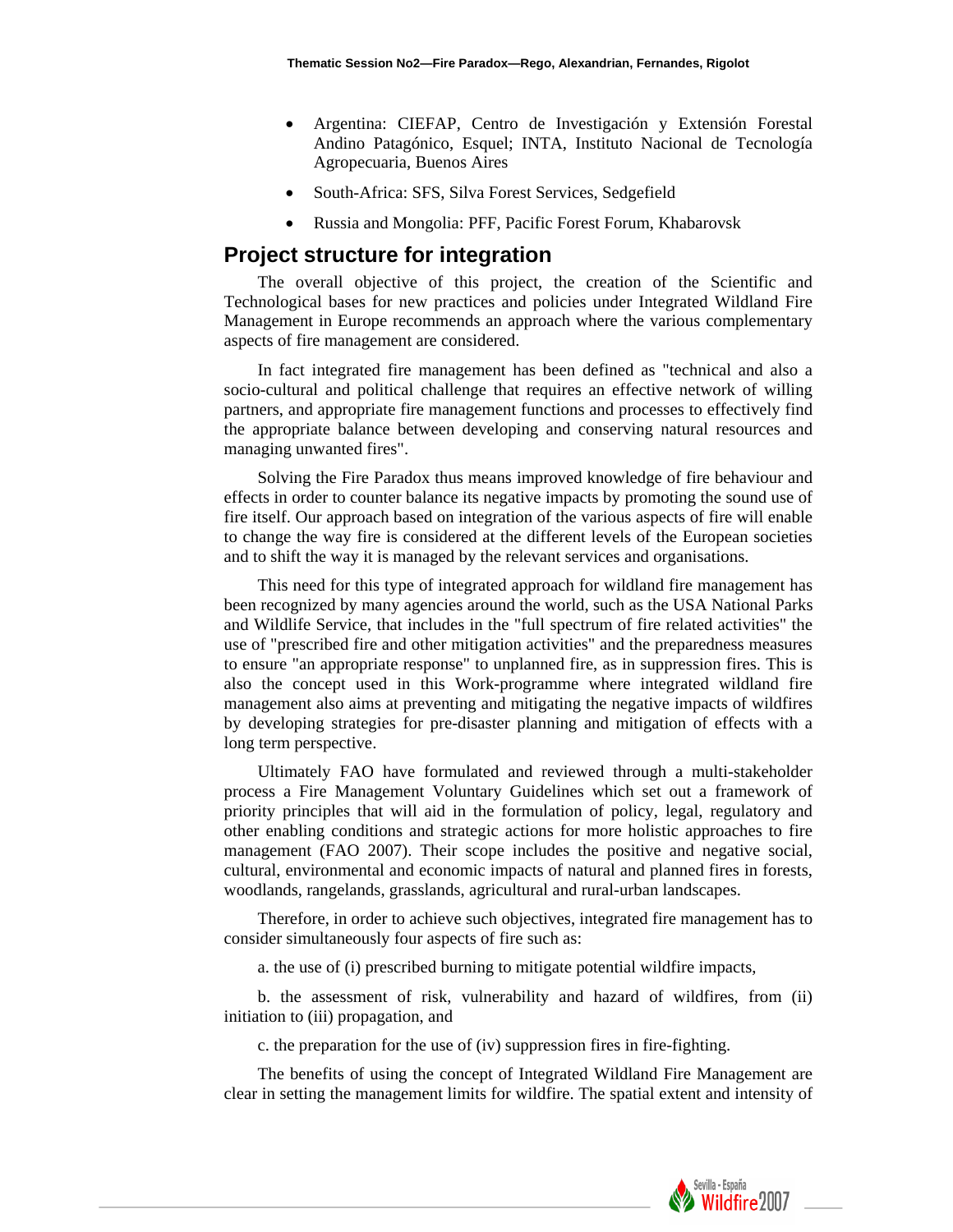wildfires can thus be limited by prescribed burning (that reduces fuels in strategically located situations before wildfire) or by suppression fires (that are used as a tool during fire-fighting). t is concluded that the concept of Integrated Wildland Fire Management, based on the scientific and technical understanding of the underlying processes and mechanisms, allows for a significant influence on forest and fire related policies at the European scale.

Therefore, in order to enhance the potential impacts and the optimal use of the results of this project on fire and forest policies at the European scale, a special approach was adopted in the Work-Programme of the Project, by considering the integration of major domains, as research, technological development and innovation, demonstration, training and management activities. These domains are basically linked to the overall structure of the project, organised by modules and work packages.

As already mentioned the concept of "integrated wildland fire management" has to address a wide variety of fire aspects and with the proposed approach it also includes a complementary set of scientific, technical and organisational skills and capacities. Thus, this multi-disciplinary approach requires a strong effort for integrating the work done by the various teams involved.



#### **Figure 1**— Fire Paradox matrix presenting the project structure

In order to ensure that the integration is fully achieved, we propose two dimensions of integration: one that ensures the coherence of the work done at the three domains (Research, Development, Dissemination), that we will refer to as the horizontal integration, and the other that ensures the achievement of the objectives for each aspect of fire (prescribed fire, fire initiation, wildfire, suppression fire), that we will refer to as the vertical integration (Figure1). On the whole, the FIRE

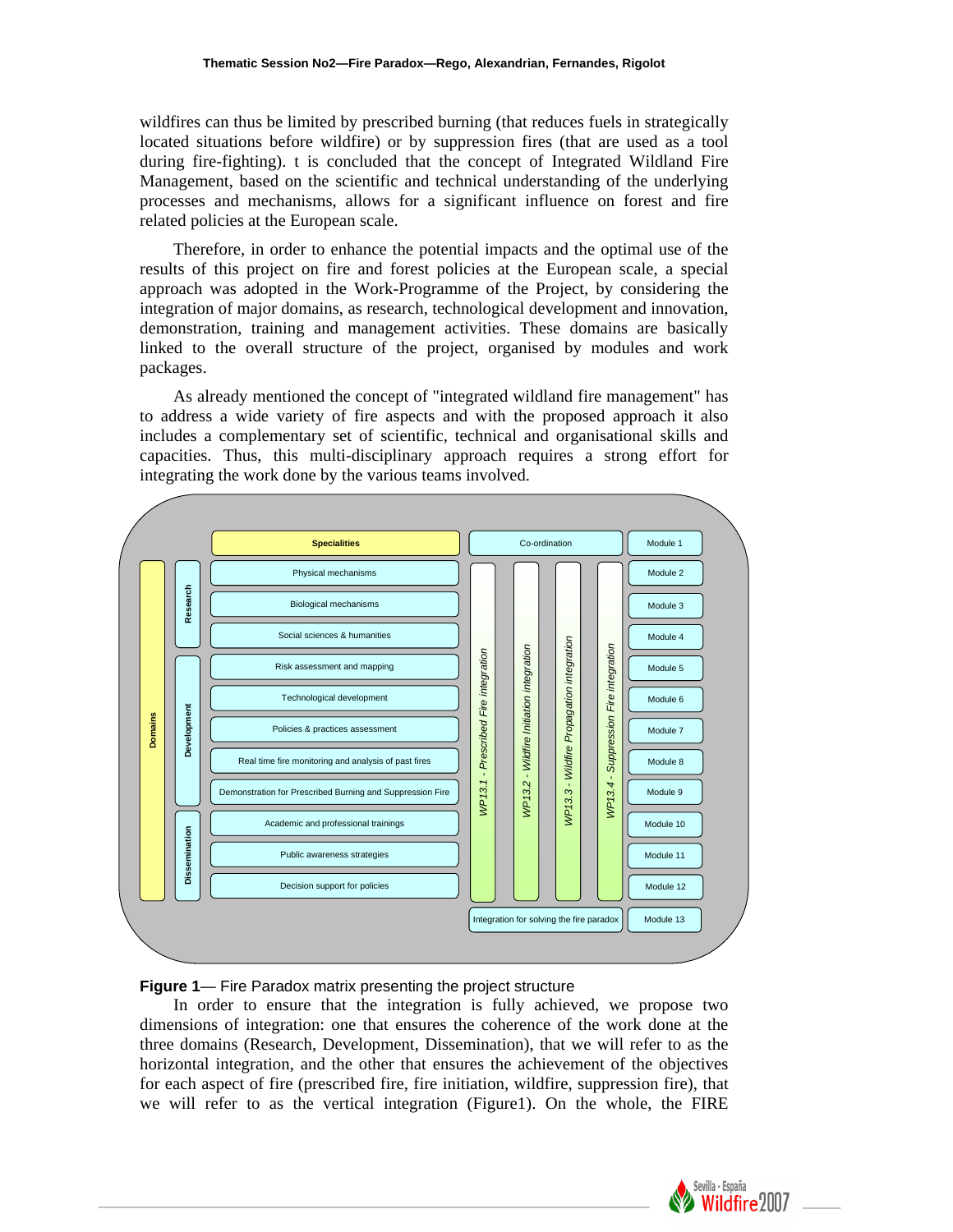PARADOX project is structured into thirteen interrelated modules. Twelve modules deal with the horizontal or disciplinary integration and Module 13 ensures the vertical integration.

# **Contributions to the four aspects of fire**

In order to address this objective in a coherent way, this project is completely focused on the fire paradoxes, from its negative impacts to its positive effects, from wildfires to management fires (Prescribed and Suppression Fires).

This approach, based on the development of the Integrated Wildland Fire Management concept, is thus considering fire in its more relevant aspects, corresponding to four sequential phases from its use in prevention to its use in fire fighting. The consideration of all these aspects of fire ensures integration, coherence, and a comprehensive view of the problem, and is the basis for quality and usefulness of the expected results.

The four different aspects of fire considered in the proposal are Prescribed Burning, Wildfire Initiation, Wildfire Propagation and Suppression Fire:

#### *Prescribed burning*

This technique represents a "controlled application of fire to vegetation in either their natural or modified states, under specified environmental conditions, which allow the fire to be confined to a predetermined area and, at the same time, to provide the intensity of heat and rate of spread, which are required to attain planned resource management objectives" (FAO 1986)

Prescribed burning has been already studied and developed in some European countries, but still requires additional research in some scientific areas, as in sociology, and adequate cooperation for professional training with demonstration facilities adapted to each country/region.

Additional research is also being implemented to provide scientific and technical backgrounds for prescribed burning, based on experiments and modelling efforts to simulate prescribed fire behaviour and effects.

Effectiveness of prescribed burning for limiting the intensity and spatial extent of wildfires depends extremely on its periodicity. Therefore, a special emphasis is placed in understanding the biological mechanisms of fuel dynamics. This will enable to determine fire behaviour and severity as a function of fuel accumulation with time and, consequently, adequate fire regimes.

Long-term effects of prescribed burning on fire risk under present and future climate conditions at the European level is being investigated by integrating the knowledge gained for particular case studies into the Dynamic Global Vegetation Model and related modelling exercises.

### *Wildland fire initiation*

Wildfire is here defined as "any unplanned and uncontrolled wildland fire, which regardless of ignition source may require suppression response, or other action according to agency policy" (FAO 1986). And this first phase of wildfire, from ignition to first attack, is of extreme importance in preparedness and response policies based on early detection and suppression.

Because, in the Mediterranean regions, lightning fires are rare, the classical wildfires prediction models developed in Canada, United States, South Africa,

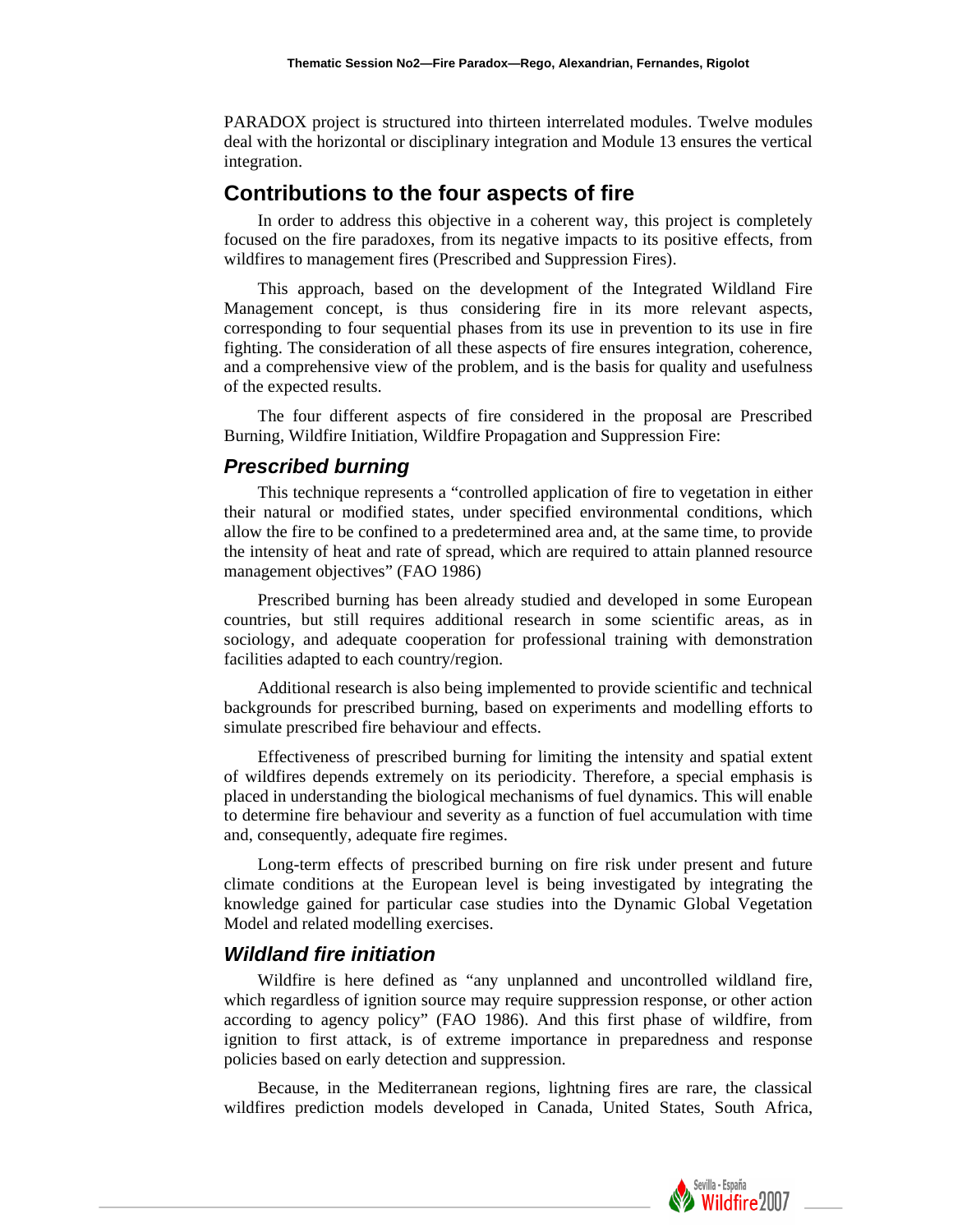Australia and Russia and based on climatologic parameters are not efficient. These models predict, in fact, the forest fuel flammability and not the wildfire ignition.

FIRE PARADOX is currently analysing the effectiveness of diverse ignition procedures, which are all related to human activities: accidents, agriculture or forest works, equipments (power lines or train brakes), arsonists, pyromania, local conflicts.

Existing standard tests for flammability of materials have been adapted to forest fuel samples to study the basic mechanisms of their ignition and to determine the products and the energy released by their combustion. The most representative wildland fuels of both Mediterranean and Boreal ecosystems have been selected and tested using these adapted methods, to create a reference database of flammability and combustion properties of forest fuels. Such a database was not available so far. Fuel bed ignition by flaming firebrands, sparkles, cigarettes, open flames, are also being studied experimentally in particular to account for the random aspect of the process of ignition by contact.

Fuel moisture content is a key-parameter of all these studies, according to its important role in the ignition mechanism. From a scientific point of view, all these experimental data are used to improve the physics in the modelling of fire behaviour and effects, which in turn helps the study of wildfire initiation among other aspects of fire (prescribed burning feasibility). From an applied point of view, these reference data on fuel flammability is an important input of dynamic maps of ignition risk.

The same approach for understanding the mechanisms of ignition is being used to assess the settlements and structures vulnerability to firebrands, including the characteristics of the firebrands and of the materials exposed in the houses. This is an important and innovative contribution of this IP for reducing fire problems at the wildland-urban interfaces.

The spatial distribution of ignition points can be predicted by understanding the human (and natural) causes associated with them. An historical insight is being addressed to assess the temporal component as a result of land use changes and associated changes in fire use, detection and fighting practices. This feature of wildfire initiation is being considered, and methodological developments are being made on how to consider available local information in the generation of risk assessment and mapping.

#### *Wildland fire propagation*

In this aspect of fire a special emphasis is being given to large wildfires and in areas that only recently started to be studied in Europe, namely the spread by firebrands or the threat to structures and other values at risk.

A key-task of research is to develop and improve a 3D physically based fire model and to make its computer simulation more efficient in order to prepare a new generation of operational tools based on sound physics. Indeed the fast development of computer resources makes possible in a near future the objective of running such models of fires at a landscape scale (a few kilometres).

Models are being validated with fire experiments conducted in various natural conditions and by intensively using observations during wildfires monitoring.

Well-documented fires enabling accurate comparisons with model predictions are quite rare. Therefore, we are carrying out specific efforts to collect a complete

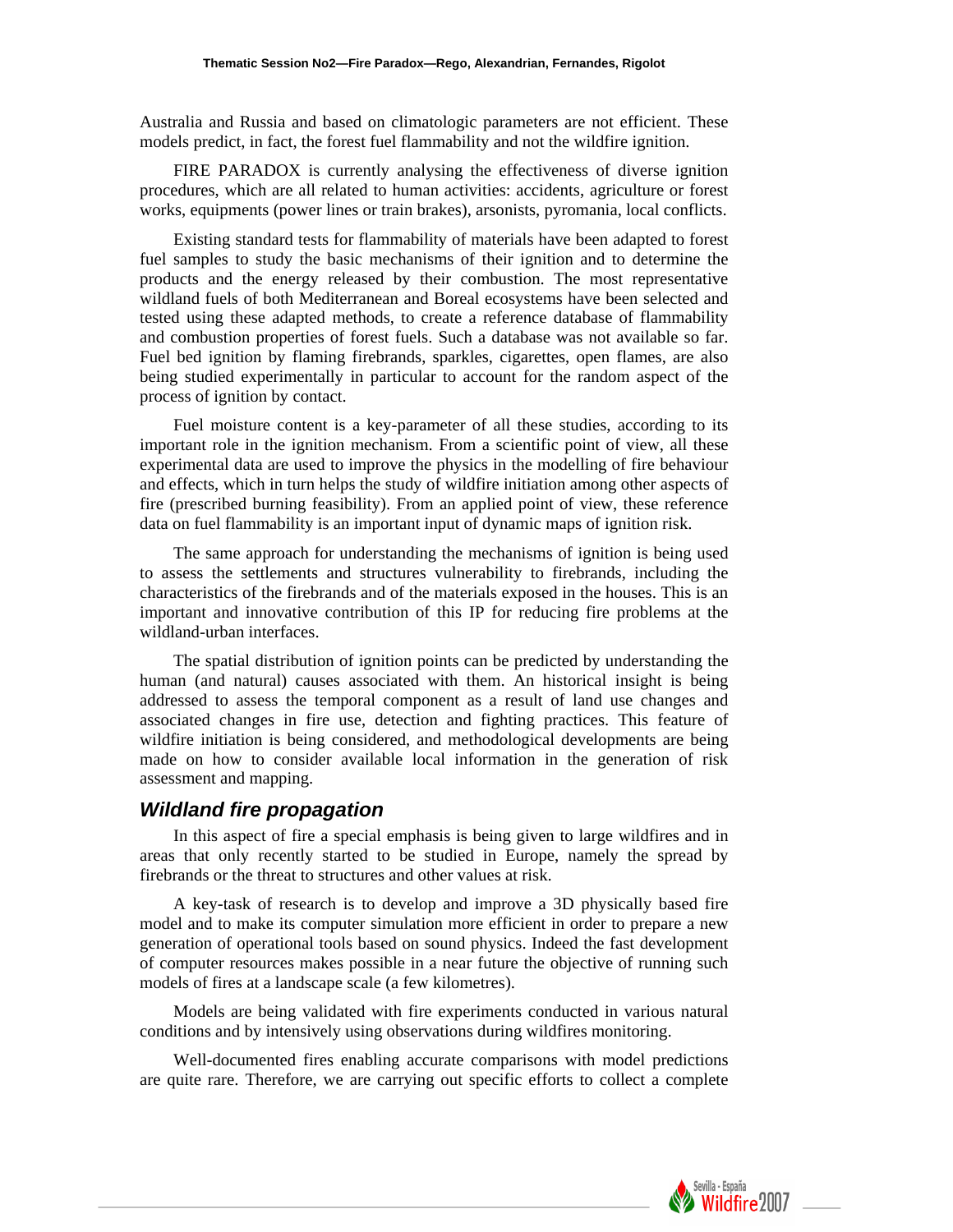characterization of fire spread over the terrain through the use of both video and IR imaging systems from ground observations but also aerial means.

This information will enable an improvement of the SALTUS spotting probabilistic model, by analysing all the cases where spot fires will occur (fuel, wind, topography…) in order to better estimate the possible spotting distances.

A technological platform developed in the project is assembling the different models here above described to run simulations that are of extreme importance for the dissemination of the project.

The physically based fire model predicts the radiative heat flux and the thermal conditions at any point of the simulated domain and at any time. This output will be used in the second part of FIRE PARADOX as input of other existing software (Fire Dynamic Simulator from the NIST) and simplified models to assess the threats to houses structures and people at the wildland-urban interface.

#### *Suppression Fire*

This is an "intentional application of fire to speed up or strengthen fire suppression action on wildfires; types of suppression firing include burning out, backfiring, line firing, counter firing, and strip burning" (FAO 1986).

This technique to stop wildfire propagation is not sufficiently used in Europe, requiring research and cooperation and using practical know-how scattered throughout southern Europe. Also, cooperation with regions where this technique is widely used is being promoted and included in the planning of the proposed professional training.

The knowledge about the mechanisms associated with the behaviour of suppression fires is still at a very initial stage. Therefore, we are following two independent but complementary approaches in the framework of FIRE PARADOX:

The first approach, based on the development of the 3D physically based fire model, will provide a theoretical frame and a computational tool to understand the physical mechanisms associated with the process of two interacting fire fronts, the running wildfire and the suppression fire. Numerical studies of such interacting fires using the 3D-model will be conducted in the coming months.

The second approach, based on collecting and complementing existing observations, images, experiments and databases related to the practical use of suppression fires.

These two approaches will enable analysis of existing examples by understanding the effects of topography, wind, and fuels using the developed technological platform.

The collection, organisation and interpretation of existing information on the practical use of suppression fires will enable to evaluate the costs of this technique and the physical, biological and human factors involved.

The understanding of the reduction of damages by the use of suppression fire will allow a cost-benefit analysis for assessing and mapping potential and limits of the use of suppression fires.

Also the use of suppression fires based on areas treated by prescribed fire or other fuel reduction techniques are being analysed within the concept of "integrated forest fire management".

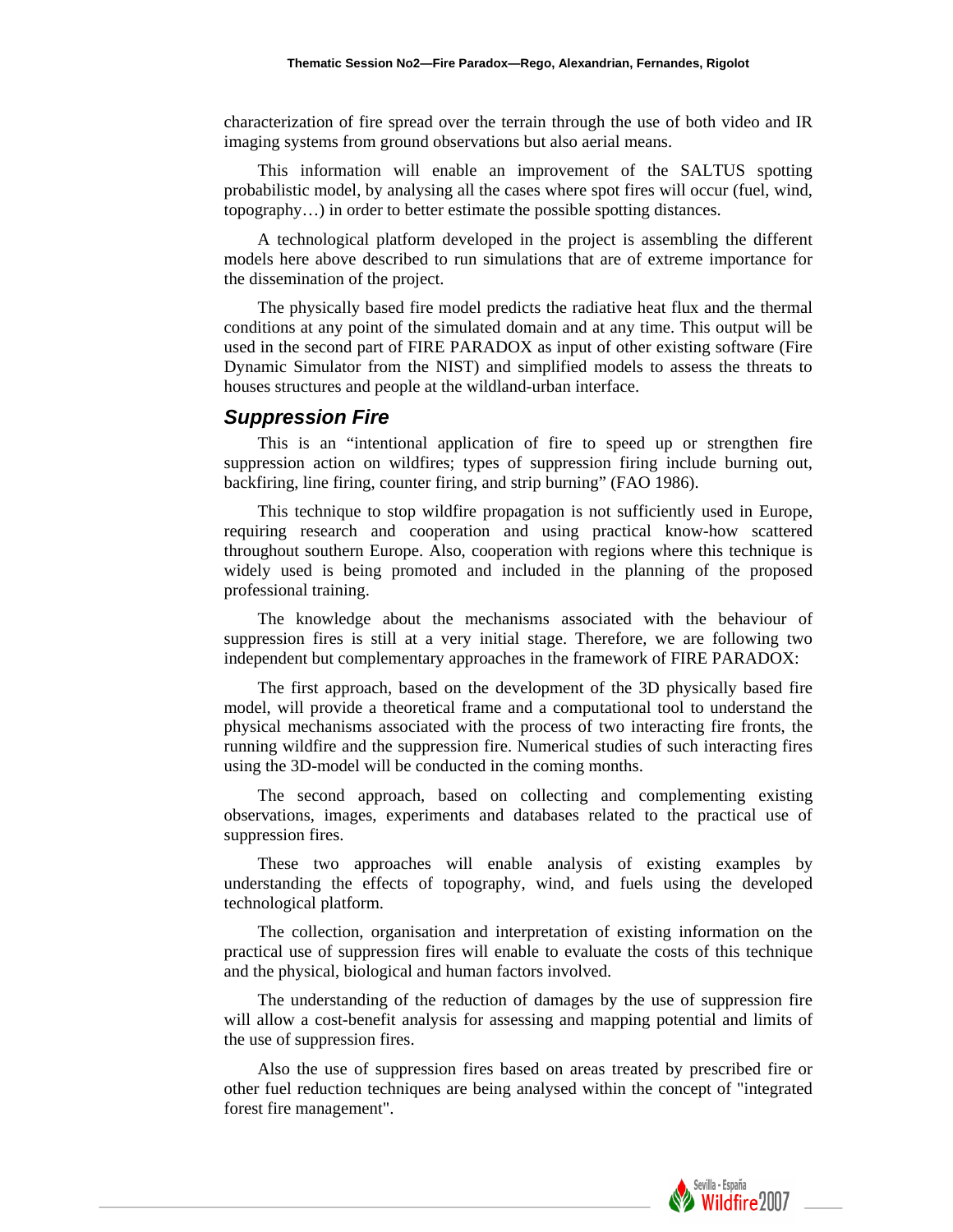Human factors involved in the use of suppression fire call for the comprehension of the perceptions of the public in general, professionals and policy-makers on the use of this technique (similarly with prescribed fire). Therefore, an important component of this analysis is to evaluate the current practices and limitations of fire use in the different regions (see Montiel *et al.* 2007 in this conference).

In the objective of convincing stake holders of the strategic interest of promoting the use of fire as a tool, the FIRE PARADOX project is undertaking the ambitious task of setting a network of prescribed fire demonstration sites covering ecosystems from subtropical Canary Islands to Northern boreal Europe (see Molina and others 2007 in this conference).

# **A balanced contribution to the 3 domains: Research, development and dissemination**

Under the main objectives of the project, specific modules are defined within the various domains of activity: Scientific/Research, Technological/Development and Implementation/Dissemination items. These domains organize disciplines and competencies in the overall structure of the project.

# *Scientific / Research domain*

#### **Physical mechanisms**

The overall objective of Module 2 is to provide the project, (i) with a clear understanding of physical mechanisms of both fire behaviour and effects, and (ii) with methods and tools allowing the prediction of these phenomena in various conditions (Pimont and others 2006). A main goal is to develop a 3D fire behaviour and effects model based on a sound representation of the physics of fires. Both computational and experimental approaches are being used to achieve this objective. Experiments serves the improvement of physics (laboratory studies) or the validation of the model (mainly field fires). The new model will then contribute to solve the FIRE PARADOX through its predictions of the interaction between fire lines, the interaction between a fire and targets, as in the wildland-urban interface, or the immediate impacts of fire on the components of the ecosystems.

### **Biological mechanisms**

The overall objective of Module 3 is to provide the project with a deep knowledge of the biological mechanisms involved in the various aspects of fire, covering different spatial scales (from research on ignition and flammability of fuel particles to the use of remote sensing at the landscape level) and diverse temporal scales (from hourly and daily variation of fuel moisture to yearly accumulation of fuels after prescribed burning) (Brewer and others 2007). Main innovative objectives of FIRE PARADOX in the frame of biological mechanisms of fire are being in the development of: (i) a prediction of ignition and fuel flammability and temporal variation of fuel moisture (Curt and others 2007 and Jappiot and others 2007 in this conference), (ii) models simulating the limits of resistance of individual trees to assess the vulnerability of forest stands to different fire regimes, (iii) a physically and biologically based model to understand the mechanisms of temporal variation of fuel accumulations and of living and dead fuel moistures based on experimental evidence for establishing the relationships under climatic change conditions, (iv) a fuel typology, characterization and modelling using namely remote sensing (Koetz and others 2007).

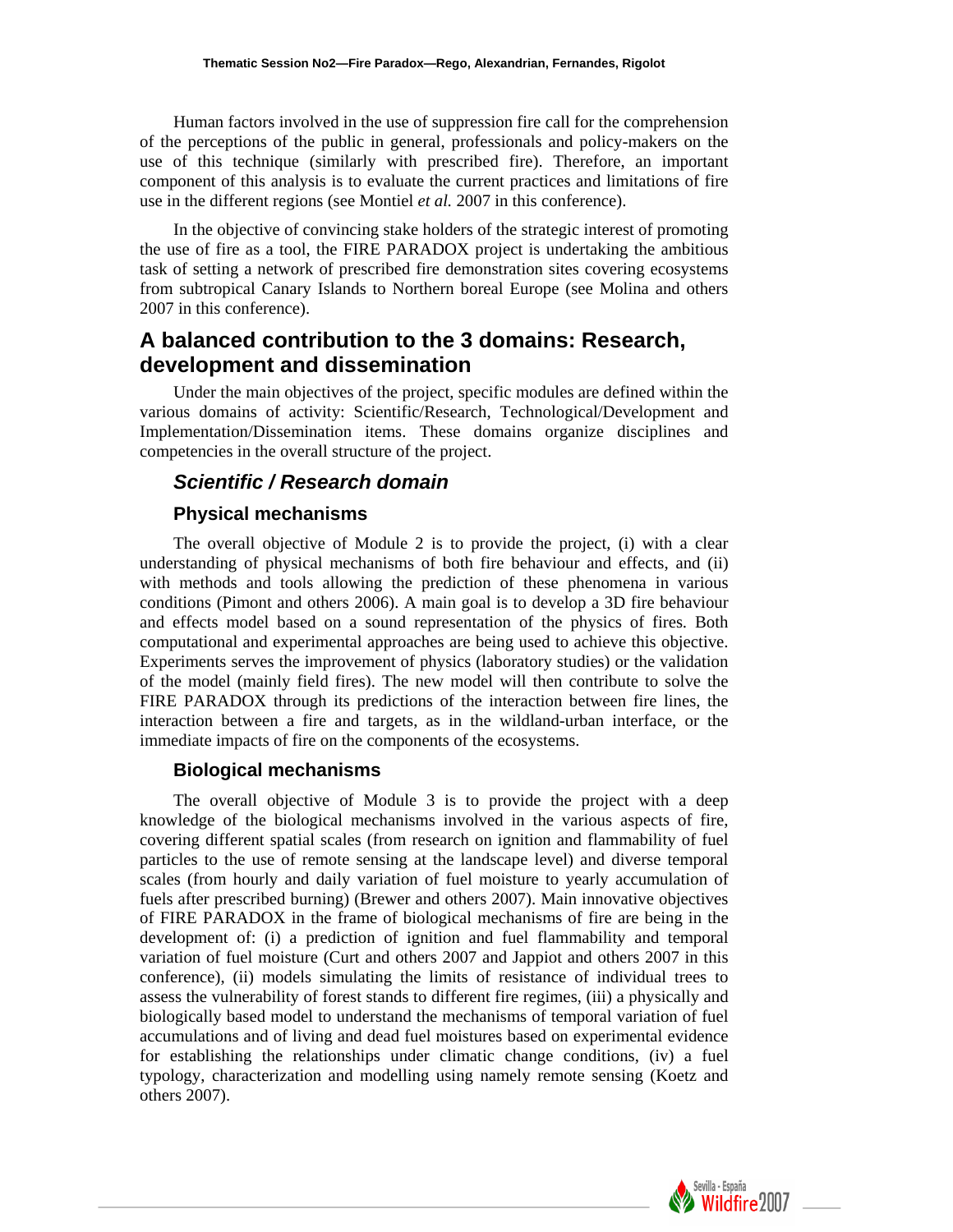In addition, FIRE PARADOX extension will study the relationships between fire and grazing in regions of South Africa and Argentina where savanna is forming a significant natural vegetation cover. Understanding these relationships will contribute to streamlining prescribed burning fire regimes in these areas, such as the rotation and season of burn.

#### **Social sciences and humanities**

In FIRE PARADOX a significant effort is being made to assess the socioeconomic impacts of forest fires, including the direct economical effects and the overall social value. These objectives are being achieved by using a range of different techniques by market values, non-market valuation models and choice modelling approaches. All the outputs of the economical and social impacts are also being integrated in the risk, vulnerability and hazard assessment and mapping.

Another effort is being developed for integrating the effects of land use changes induced all over Europe but mainly in the Northern Europe new member states, and potentially related to the new agriculture policy. Less valuable areas may be abandoned, progressively invaded by flammable shrub species, which will create new high risk zones next to forested areas.

Studies in fire anthropology are identifying and characterizing traditional use and knowledge of fire to avoid losing them, and identifying the conditions for a technical and social remediation of fire (especially prescribed burning and suppression fire). The objective is to break resisting behaviors and conceptions and to identify the potentialities of European cultures as to their use of fire in natural areas.

The main objectives of FIRE PARADOX in the social sciences domain can be defined as exploring and modelling the different socio-economic factors influencing the occurrence and spreading of forest fires and applied fire management measures.

#### *Technological / Development domain*

#### **Risk assessment and mapping**

The overall objective of this module is to improve the special accuracy of risk maps in its two components that are hazard and vulnerability, considering at the same time all the aspects of the fires; wildfire initiation, wildfire propagation, as well as prescribed burning and suppression fire.

The aspects of fire risk in the specific wildland urban interface are also considered (Galiana and others 2006, 2007 ; Lampin and others 2007a, 2007b in this conference). Impact of fire management on risk level is assessed in order to consider the benefits of prescribed burning in prevention (Loureiro and others 2006).

To assist end-users, such as land managers, in understanding the possible use of management fires, a GIS is being produced to help them in mapping areas where prescribed burning and suppression fires could be extensively considered.

#### **Technological development**

In FIRE PARADOX a European fuel and fire effects visualization system is being developed to facilitate fuel complex representation and use as entry of the physical based fire model. A new technological platform is also being developed using a complete spatial fire growth tool based on the full physical model created within the project to be used instead of the semi-empirical models available. The technological platform developed will then allow for integrating all spatial and

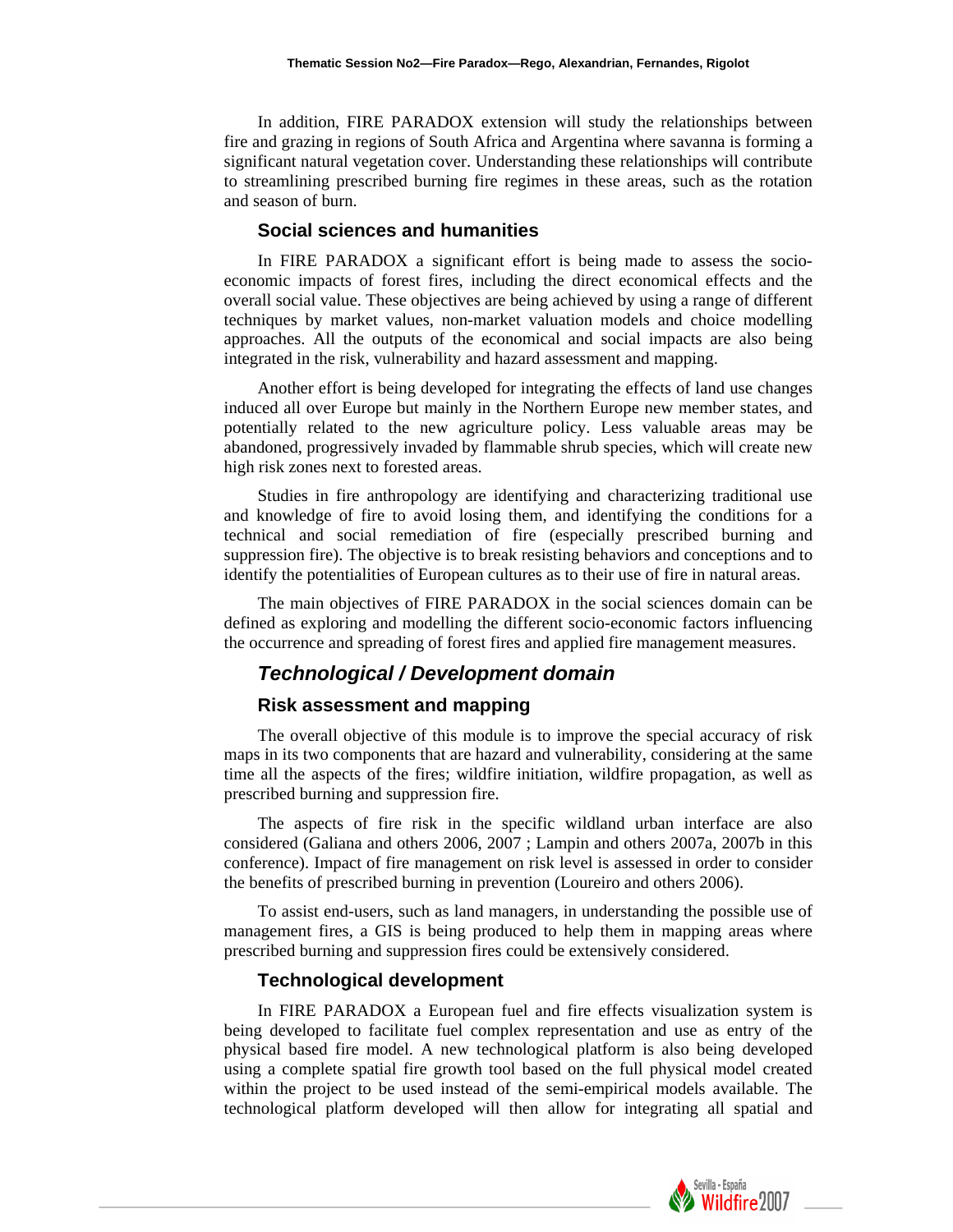temporal mechanisms, scales and models resulting from research and experiments including the assessment of hazard, vulnerability and risk. We will use this platform as a dissemination tool in academic and professional training, and as a decisionsupport system for land managers (in particular at the wildland-urban interface) and policy-makers.

The objectives of this module is also to improve existing models and systems: (i) SALTUS, a probabilistic model on fire spotting, (ii) GAMMA-EC, a MultiMedia courseware on real cases analysis, (iii) WasP, a grid based model for predicting the distribution of wind speed and direction over a landscape, (iv) FIRE COST, a computer software programs estimating economic losses from wildfires. Moreover a technological tool for supporting prevention and fire-fighting activities is being developed.

#### **Policies and practices assessment**

In this project a complete evaluation of regulation, policies and practices on the use of fire as a management tool is being extended both thematically and geographically with the ambition, when necessary, of formulating proposals for new policies and for enhancing best practices (see Aguilar and others 2007, Lazaro and others 2007 and Montiel and others 2007 in this conference). The overall objective is to set the bases for new legislation and long-term policy measures for an integrated wildland fire management adapted to the European context.

Moreover, the existing detection systems effectiveness is being analysed (Lafarge, 2006 ; see Catry and others 2007 in this conference).

In order to analyse the potential of prescribed burning and suppression fires in the context of the Kyoto Protocol the amount of emissions in CO2 equivalents by wildfires, by prescribed burning and suppression fires has been reviewed, as well as the amount of emission in CO2 equivalents.

### **Real time fire monitoring and analysis of past fires**

Real time fire monitoring and analysis of past fires in FIRE PARADOX is a forum that shares the full resources of the consortium. There is a search, collection and organisation of the information and of the experiences on the 4 components of fire: prescribed burning, wildfire initiation, propagation and suppression. The overall objectives of this module are in the creation of the human and logistic conditions required for the collection of field data on wildfires and to analyse and organise that information on the fires monitored during the project and on past fires.

The specific objectives of this module are (i) to create a joint summer research base for the FIRE PARADOX consortium being also a welcoming and exchange European pole on forest wildfires, (ii) to monitor wildfire with a transdisciplinary approach, by assessing aircrafts and aerial observation and imagery devices, including the infrared imagery analysis method.

#### **Demonstration**

FIRE PARADOX is setting up a net of demonstration sites, showing both positive effects and negative impacts of prescribed burning, producing a set of didactic materials for interpretation. A very innovative approach taken in this project is the active aerial observation of wildfires, suppression fires and prescribed fires in order to feed the documentation and demonstration platform that will collect all available documentation on practices and experiences related with the various aspects

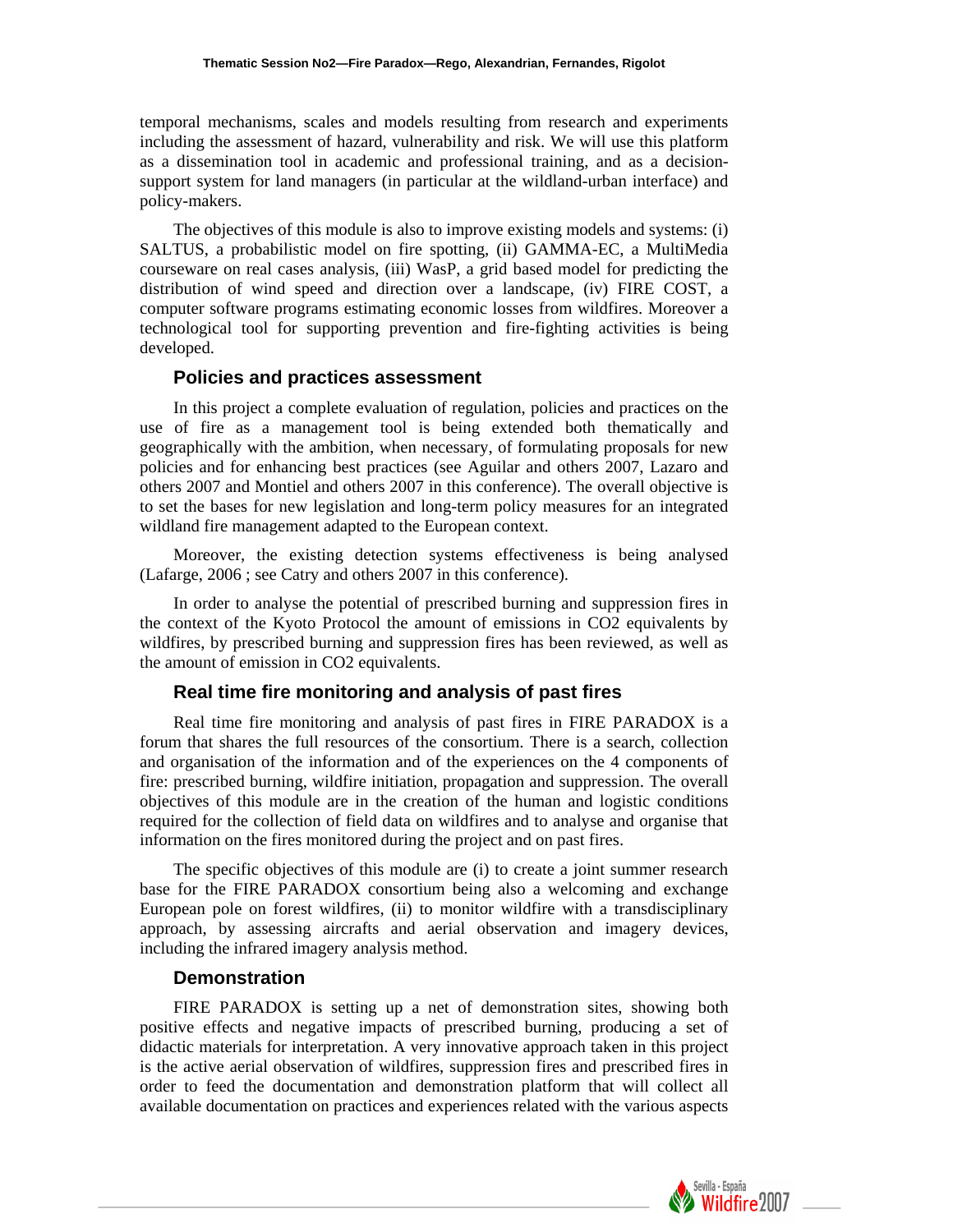of integrated wildland fire management (see Molina and others 2007 in this conference).

### *Implementation / Dissemination domain*

#### **Academic and professional training**

FIRE PARADOX is developing strategies for implementing academic and professional training programs and tools on the innovative concepts and practices under "integrated wildland fire management". Production of educational and training materials is considered as an essential component of this project. An innovative aspect in the proposed training component is in the extensive use of the interacting capabilities of the technological platform using the dynamic 3D models developed. Resources organised in training modules is being integrated in accreditation or academic degrees making a full use of existing networks, experiences and facilities provided by participants as in MAICh (under the CIHEAM network) or UNIVEMED-AVICENNE (under the auspices of UNESCO).

FIRE PARADOX is currently working towards the unification of the professional training system for fire managers and the recognition of levels of expertise. The objective is to introduce logical fire analysis to fire managers, and to improve knowledge transference between professionals by creating the opportunities of accumulating and transferring knowledge and experience, both in prescribed burning and in managing large fast intense fires (Graf 2007c in this conference).

#### **Public awareness strategies**

The general objective in this domain is an appraisal of the current strategies for communication and public awareness in the various aspects of integrated wildland fire management at the European scale. In that respect, the relevant sources of communication on forest fires and natural disasters in Europe have been reviewed.

The next step will be to define and propose communication strategies for recommendation in the field of forest fires and more specifically concerning prescribed burning and suppression fire.

#### **Decision support for policy makers**

The general objective of Module 12 is to serve as a catalyst for FIRE PARADOX with regards to the production of both task specific and strategic level information products. It will provide both the project and target groups' access to data/information through its information management platform and various other means of information dissemination i.e. guidelines and publications.

The central output of Module 12 will be a comprehensive synthesis report, of the FIRE PARADOX activities. The FIRE PARADOX "white book" is intended to serve as input for high level policy discussions on the integrated fire management. The information management platform will support the white book by allowing users easy access to the manifold results and outputs of the FIRE PARADOX project.

### *Integration for solving the Fire Paradox*

FIRE PARADOX is a quite ambitious IP, which covers the three types of activities Research, Development and Dissemination.

In particular, dissemination activities occupy a much larger part of human and financial resources than previous R&D projects dedicated to wildland fire domain.

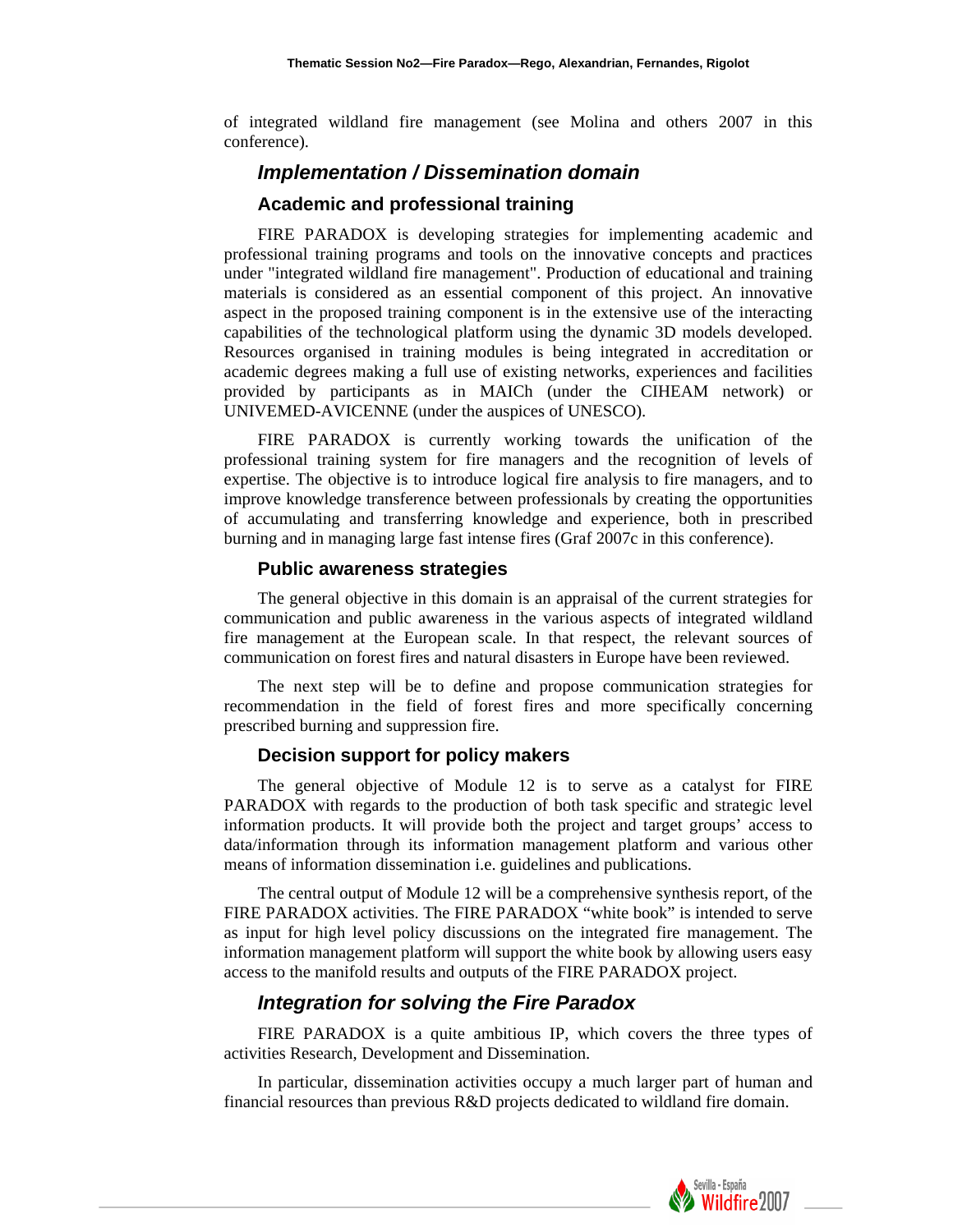FIRE PARADOX consortium has a real will to integrate the scientific and technological achievements in the following domains: (i) professional practices and courses delivered at specialised universities and forestry schools, (ii) technical guidelines for wildland areas managers and operational practices for fire-fighters, (iii) stakeholders' decisions and, (iv) regulations produced at regional, national and European levels.

Therefore, FIRE PARADOX internal organisation has been elaborated for fostering the exchanges and linkages among modules and work packages.

In order to rationalise these exchanges, four aspects of fire have been selected to organise the transfers of knowledge, know-how and information within well identified sectors: Prescribed Burning, Wildfire Initiation, Wildfire Propagation and Suppression Fire (see Graf 2007a, 2007d, Molina and others 2007a and 2007b in this conference).

The overall objectives of the integration activities are to provide added values to each specific sectors: by promoting the continuous dialogue between scientists, technicians, developers and end-users, by including the end-users demands in the scientific and technical approaches, and by organising the assessment of the scientific and technical achievements and the demonstration of the designed prototypes.

# **Conclusions**

Several benefits can be expected from the FIRE PARADOX project.

The project consortium is willing to be opened to all the scientific community at the European and International level in the perspective of increased cooperation.

FIRE PARADOX is promoting enhanced exchanges between the research community and the forest and fire professionals and other agencies involved in fire management, in the perspective of an increased integration for a wise use of fire.

FIRE PARADOX outcomes will help citizens to learn to live with fire with a better awareness and preparation before the fire season, including home protection by mitigation actions at the WUI, and a safer behaviour in case of emergency situation to preserve lives and assets.

Stakeholders are also a target group for FIRE PARADOX. It should lead them to a new view on the issue. One measure of success in the project results will be the evolution of regulations and policies at the Regional, National and European levels towards an integrated fire management.

More information on http://www.fireparadox.org

## **References**

- Aguilar, S.; Galiana, Luis; Lázaro, A. 2007. **Analysis of wildland fire risk management from the territorial policies perspective: strenghts and weaknesses in the European regulatory framework.** In: International Wildfire Fire Conference 2007, Sevilla, Spain. Thematic session N°2.
- Brewer, S.; Borgniet, Laurent; Alleaume, Samuel; Curt, Thomas. 2007. **Temporal and spatial structure of Fuel Moisture Content values in garrigue vegetation, South of France.** In: International Wildfire Fire Conference 2007, Sevilla, Spain. Thematic session N°2.
- Catry, Filipe X.; Rego, Francisco C. ; Santos Teresa ; Almeida Joel ; Relvas Paulo. 2007. **Forest fires prevention in Portugal – using GIS to help improving early fire**

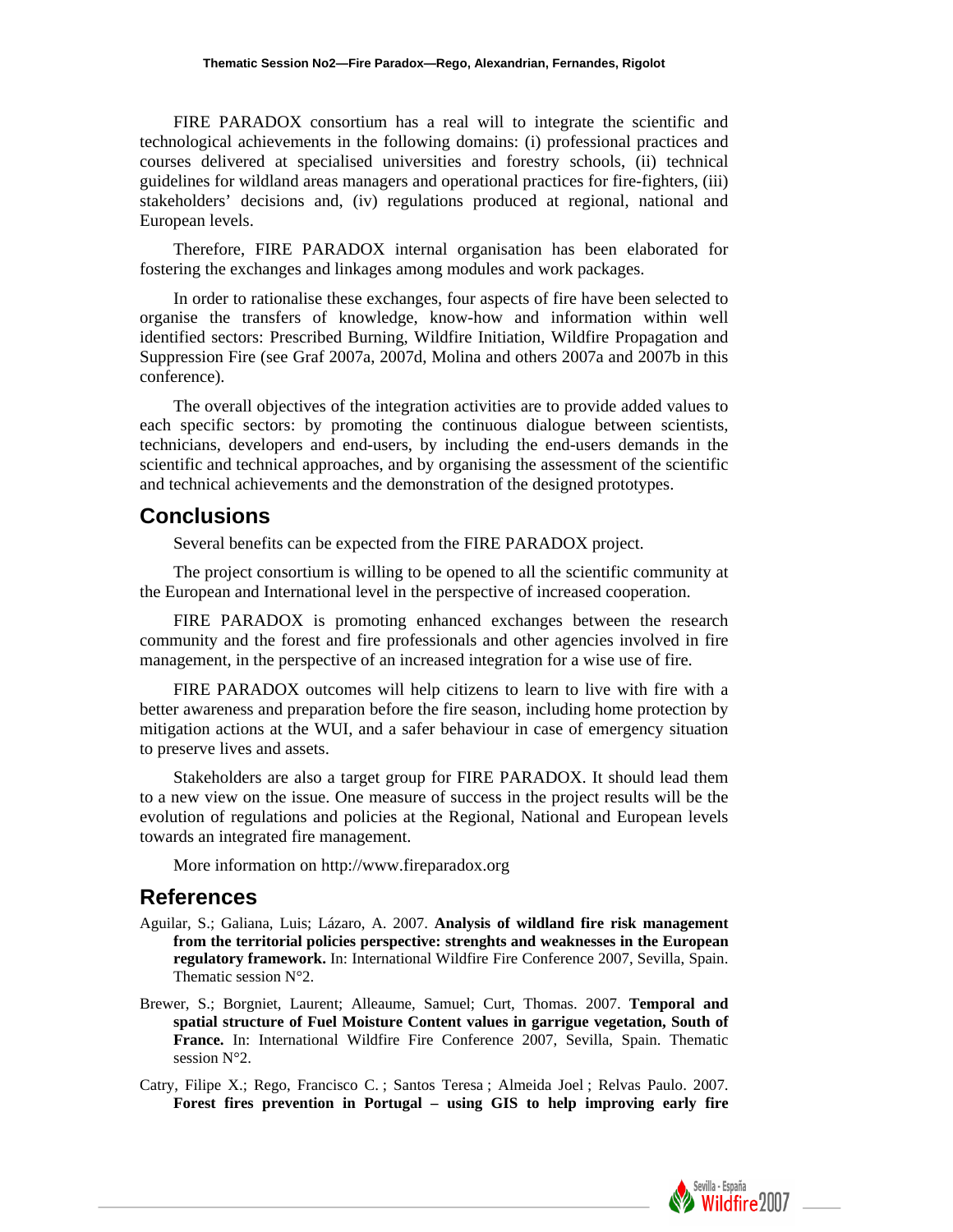**detection effectiveness.** In: International Wildfire Fire Conference 2007, Sevilla, Spain. Thematic session N°7.

- Curt, Thomas ; Ganteaume, Anne ; Alleaume, Samuel ; Borgniet, Laurent ; Jappiot, Marielle ; Lampin, Corinne ; Chandioux, Olivier. 2007. **Vegetation flammability and ignition potential at road-forest interfaces (southern France).** In: International Wildfire Fire Conference 2007, Sevilla, Spain. Thematic session N°2.
- FAO. 1986. **Wildland Fire Management Terminology.** Food and Agriculture Organization of the United Nations, FAO Forestry Paper 70, 257 p. which revised version is built and hosted by partner No 5 (GFMC) web site http://www.fire.unifreiburg.de/literature/glossary.htm
- FAO. 2007. **Fire management: voluntary guidelines. Principles and strategic actions.** Fire Management Working Paper 17. Rome (also available at www.fao.org/forestry/site/35853/en).
- Loureiro, Carlos; Fernandes, Paulo ; Botelho, Herminio; Mateus, Paulo. 2006. **A simulationbased test of a landscape fuel management project in the Marão range of northern Portugal.** In: D.X. Viegas (Ed.) 2006. V International Conference on Forest Fire Research, 27-30 Nov. 2006, Figueira da Foz, Portugal.
- Galiana, Luis; Herrero, Gema; Solana, Jesus. 2006. **Forest fire risk management. Understanding the wildland-urban interface: Landscape dynamics and patterns in a Mediterranean hinterland (Sierra Calderona. Region of Valencia, Spain)**. In: Permanent European Conference for the Study of the Rural Landscape 2006 meeting (Berlin and Brandenburg, 4-9 September 2006).
- Galiana, Luis; Herrero, Gema; Solana, Jesus. 2007. **Caracterización y clasificación de Interfaces Urbano-Forestales mediante análisis paisajístico.** In: International Wildfire Fire Conference 2007, Sevilla, Spain. Thematic session N°5.
- Graf 2007a. **El modelo de extinción de incendios forestales catalan.** In: International Wildfire Fire Conference 2007, Sevilla, Spain. Thematic session N°2
- Graf 2007b. **El papel del fuego en la gestión del paisaje**. In: International Wildfire Fire Conference 2007, Sevilla, Spain. Thematic session N°2
- Graf 2007c. **Experiencias de formación continuada en Cataluña durante las campañas 2003, 2004, 2005 y 2006.** In: International Wildfire Fire Conference 2007, Sevilla, Spain. Thematic session N°2
- Graf 2007d. **Fire types: a tool to plan and manage emergencies.** In: International Wildfire Fire Conference 2007, Sevilla, Spain. Thematic session N°2
- Jappiot, Marielle ; Curt, Thomas ; Lampin, Corinne ; Borgniet, Laurent ; Vinet, Olivier; Louis, S.; Chandioux, Olivier; Estève, Roland. 2007. **Characteristics and Flammability of French Mediterranean Dead Litter Fuels.** International Wildfire Fire Conference 2007, Sevilla, Spain. Thematic session N°2.
- Koetz, Benjamin; Morsdorf, Felix; Curt, Thomas; van der Lindenc, S.; Borgniet, Laurent; Odermatta, D.; Alleaume, Samuel; Lampin, Corinne; Jappiot, Marielle; Allgöwer, Britta. 2007. **Fusion of imaging spectrometer and Lidar data using support vector machines for land cover classification in the context of forest fire management.** In: ISPMSRS workshop, Davos, March 2007.
- Lafarge, Emilie. 2006. **Évaluation des dispositifs de détection des feux de forêt en France.** Agence MTDA - ENGREF - Fire Paradox. 91p.
- Lampin, Corinne; Jappiot, Marielle; Long, Marlène; Morge, D.; Bouillon, C.; Galiana, Luis; Herrero, Gema; Solana, Jesus; Mantzavelas, Antonis; Loddo, Giorgio; Delogu, Giusepe; Brigalia, Simonetta; Dettori, Gonaria. 2007a. **Characterization and mapping of wildland-urban- interfaces: a methodology applied in the case study area in**